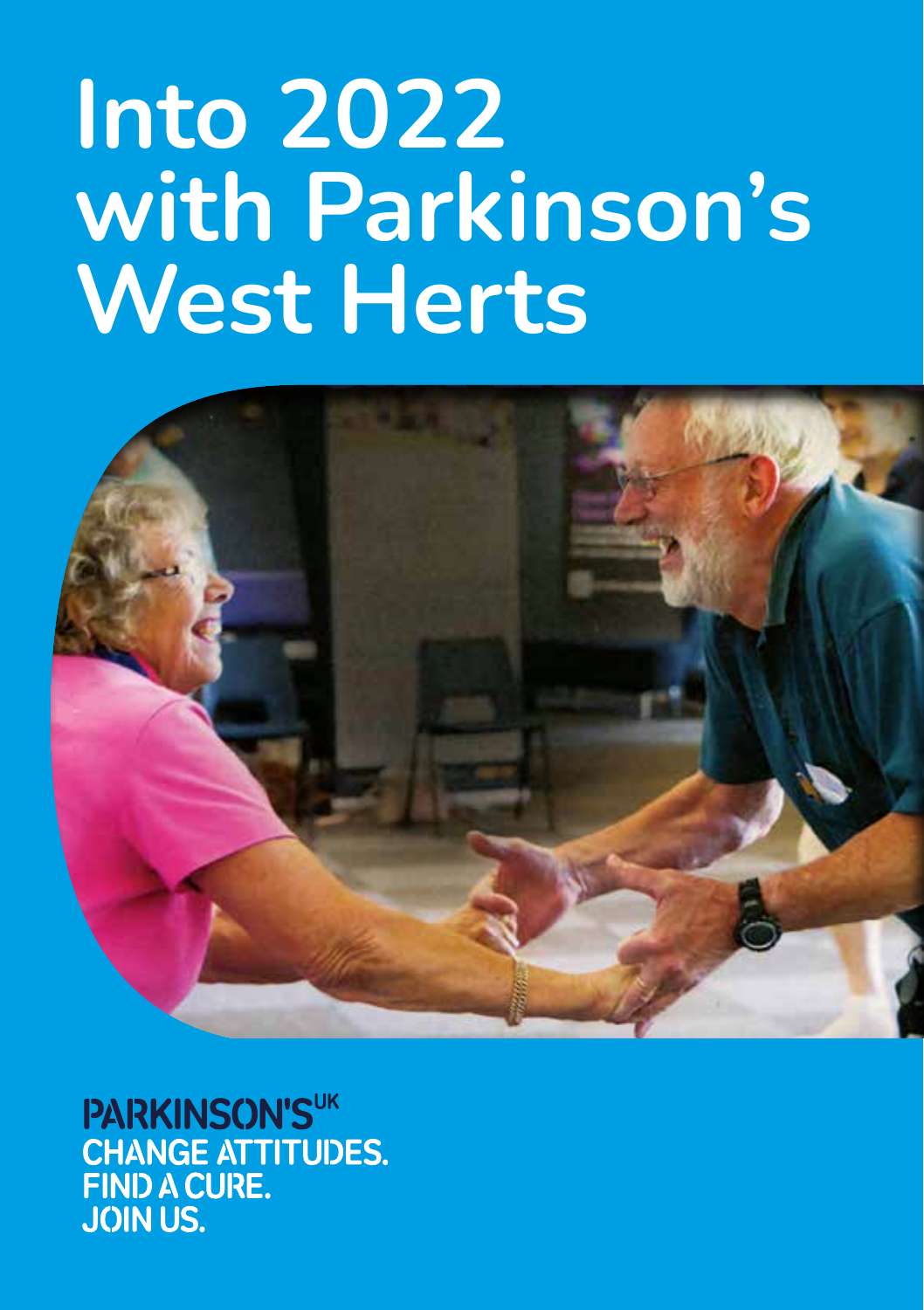It's time to get going again. People with Parkinson's, old friends, newly diagnosed of any age, carers, all are welcome. In fact, we are here for anyone touched by the condition, members or not, so have a look in this leaflet for activities we would like to share with you.

For more details, please get in touch with the appropriate leader.

#### **Monthly Branch Meetings and speakers**

We all need to know more about living with Parkinson's and keep up with the latest research. Our invited speakers include medical experts and some of our most distinguished scientists We are using Zoom but we are planning to return to live meetings with the option to watch and participate from home. Watch for news on the website www.parkinsons-westherts.org.uk

#### **Get Active with Us**

Exercise is key to maintaining mobility and overall well-being! Choose what and where suits you. And the good news is that there's no limit to the number you take.

## **Zoom Opportunities**

For those of us who are still not able or ready to venture out, Zoom has arrived. If you find it difficult to get out and can't make it in person you can still take part in exercise classes on-line as well as attending our branch meetings virtually.

Personal Trainers Igor Kharin, Corinne Mandard-Wood and Beth Boxall all run online versions of some of their sessions.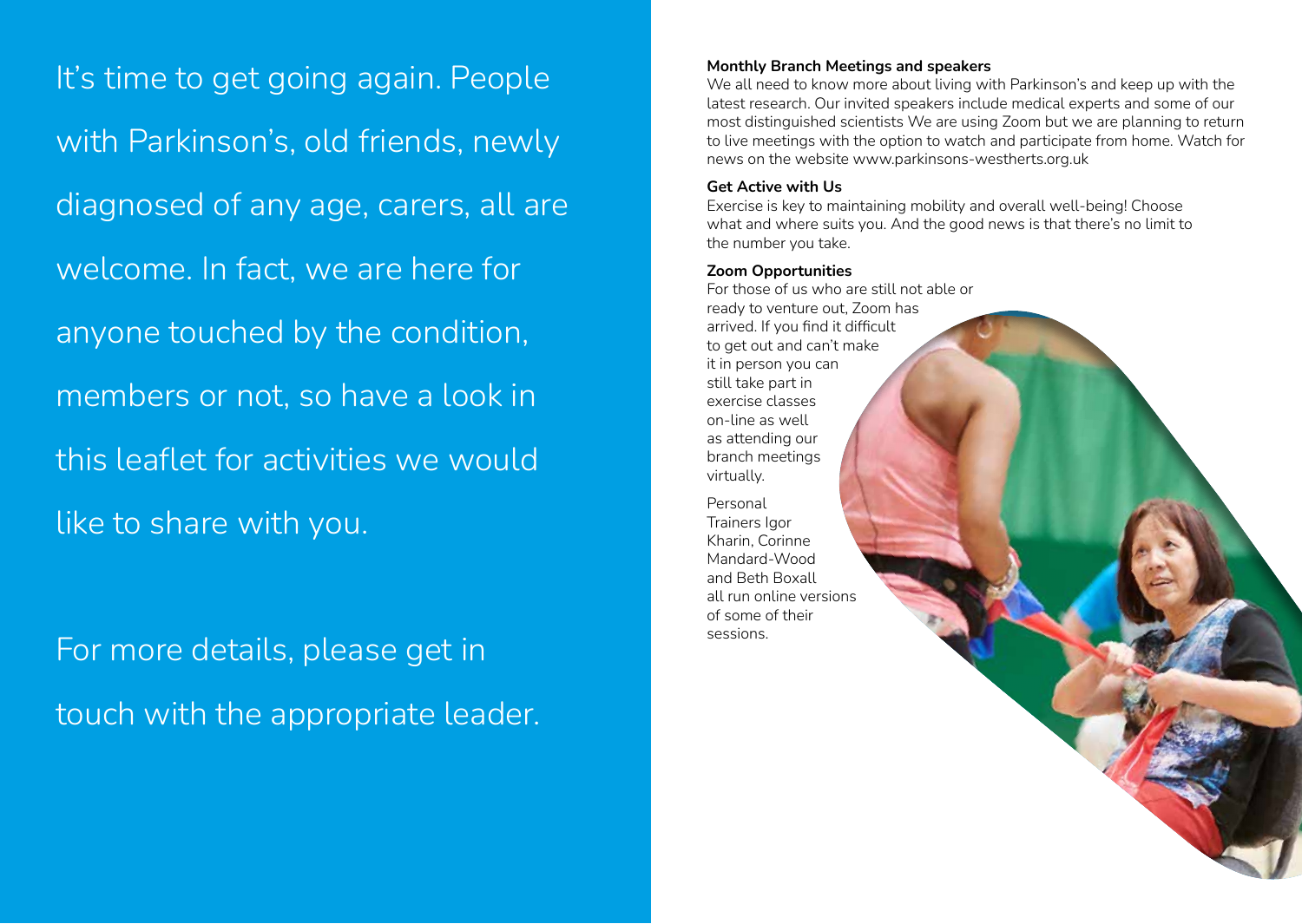| <b>Activity Class</b>                                  | <b>Contact</b>                                                           | Time and cost                                              | Location                                                                              |
|--------------------------------------------------------|--------------------------------------------------------------------------|------------------------------------------------------------|---------------------------------------------------------------------------------------|
| <b>Hemel Hempstead</b>                                 |                                                                          |                                                            |                                                                                       |
| <b>Strength and Balance Class</b>                      | Ruth Venn on 01442 399333<br>r-venn@sky.com                              | Thursdays 12:00-13:00<br>£4 session                        | <b>Grovehill Community Centre</b><br>(Branch organised)                               |
| <b>Boxing for Parkinson's</b><br>(non-contact)         | Corinne Mandard-Wood on 07988 649275<br>corinne@parkinsonsknockout.co.uk | Mondays 13:30-14:30<br>Block booking of 4 sessions £40     | <b>Warriors ABC</b>                                                                   |
| <b>St Albans</b>                                       |                                                                          |                                                            |                                                                                       |
| <b>Functional Mobility</b><br>exercise classes         | Igor Kharin on 07864 646846<br>info@yourhealthwithigor.com               | Wednesdays 11:00-11:45<br>and 12-12.45 £7.50 session       | <b>YMCA</b>                                                                           |
| Moving with Music                                      | David Stanfield on 01727 837295<br>parkinsons@knotwork.org.uk            | Tuesdays 11:45-12:45 term times<br>£5 session              | <b>Greenwood Park Community Centre</b><br><b>Chiswell Green</b><br>(Branch organised) |
| <b>Parkinson's Badminton</b><br>for fun group sessions | <b>Frances Bacon on 01727 867168</b><br>frances@randfbacon.plus.com      | Mondays 10:00-11:00.<br>£4 session                         | <b>YMCA</b>                                                                           |
| <b>Find Your Voice</b><br>singing classes              | David Stanfield on 01727 837295<br>parkinsons@knotwork.org.uk            | 2nd and 4th Fridays of the month<br>11:00-12:00 £5 session | <b>Greenwood Park Community Centre</b><br><b>Chiswell Green</b><br>(Branch organised) |
| <b>Watford and Rickmansworth</b>                       |                                                                          |                                                            |                                                                                       |
| <b>Parkinson's Exercise Class</b>                      | Mike Peaker on 01923 820395<br>mgpeaker@btinternet.com                   | Tuesdays 11:00-12:00<br>£2.25 session                      | <b>Woodside Leisure Centre</b>                                                        |
| <b>Parkinson's Power</b>                               | Beth Boxall on 07888 912579<br>beth@bouncebackexercise.com               | Tuesdays 15:00-15:45<br>£5 session                         | Fitwell Studio, Croxley Green                                                         |
| <b>Rickmansworth Dance</b><br>for Parkinson's          | Julia Pearce on 07766 903914<br>juliakpearce@gmail.com                   | Thursdays 13:30-14:30.<br>£6 session                       | <b>William Penn Leisure Centre</b>                                                    |
| <b>Zoom On-line</b>                                    |                                                                          |                                                            |                                                                                       |
| Igor's Functional Mobility                             | Igor Kharin on 07864 646846<br>info@yourhealthwithigor.com               | Fridays 10:05-10:35<br>£5 session                          |                                                                                       |
| Low intensity Exercise<br>to Music                     | Corinne Mandard-Wood on 07988 649275<br>corinne@parkinsonsknockout.co.uk | Tuesdays 11:00-12:00<br>Block Bookings of 6 sessions £39   |                                                                                       |
| <b>Functional Fitness</b>                              | Beth Boxall on 07888 912579<br>beth@bouncebackexercise.com               | Tuesdays 12:30-13:00<br>£5 session                         |                                                                                       |
| <b>Strong and Balanced</b>                             | Beth Boxall on 07888 912579<br>beth@bouncebackexercise.com               | Fridays 12:00-12:45<br>£5 session                          |                                                                                       |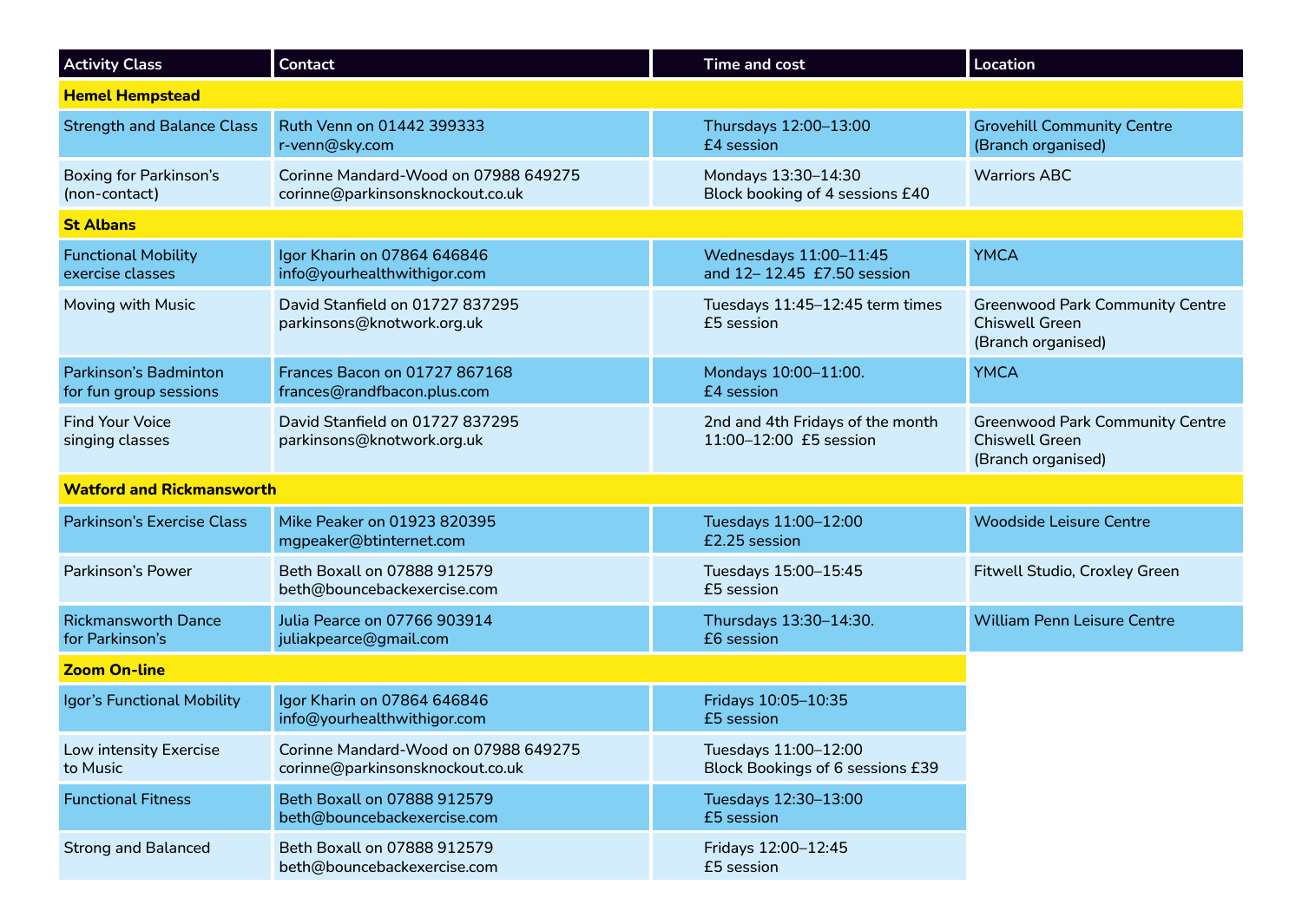

## **Welcome back to a social life – Making Friends and Meeting People**

Support groups and socialising are back. We all missed the friendly chat over a cuppa and a biscuit (or cake!) during lockdown. We are bringing back our face-to-face support groups and the organisers are looking forward to hearing from you. Games and other activities also on offer.

**Harpenden & Villages** – PD Buddies – Activity and Support. Contact Christine Walden 07815 759480 or email christinewalden@live.co.uk

**Hemel Hempstead** – Contact Ruth Venn 01442 399333 or email r-venn@sky.com

**St Albans** – Contact David Stanfield 01727 837295 or email parkinsons@knotwork.org.uk

**Watford** – Contact Rose de Souza 01923 211612 or email rose2desouza@hotmail.com

And lunches, holidays, and a delicious menu of treats are being planned. For more information contact Ruth Venn on 01442 399333.

#### **Keep Moving – Live well with Parkinson's**

This Hertfordshire wide group was set up for working age people with the original aim of helping those still working to take control of their condition, keep active and network with others in the same situation. They meet up virtually every six weeks and listen to experts on all aspects of living with Parkinson's. They recently also held a live conference which was extremely well attended.

Our branch is aligned with this group and people of any age, who are interested in keeping active and keeping informed, are very welcome to join these meetings. And of course all branch activities are open to people of any age too – working or not.

To learn more contact Russell Price on 07714 493154 or email russfc@yahoo.co.uk

## **Fighting Fit – Take Control of your life with Parkinson's**

We have had great feedback about this residential weekend programme designed for active people generally diagnosed within the last five years. They provide expert presentations, exercise sessions and activities, group activities and the chance to share experiences, all designed to help you live well with your condition – and all delivered in a friendly relaxed environment. Partners and supporters are encouraged to attend.

For further information and to book please visit www.fighting-fit.org.uk